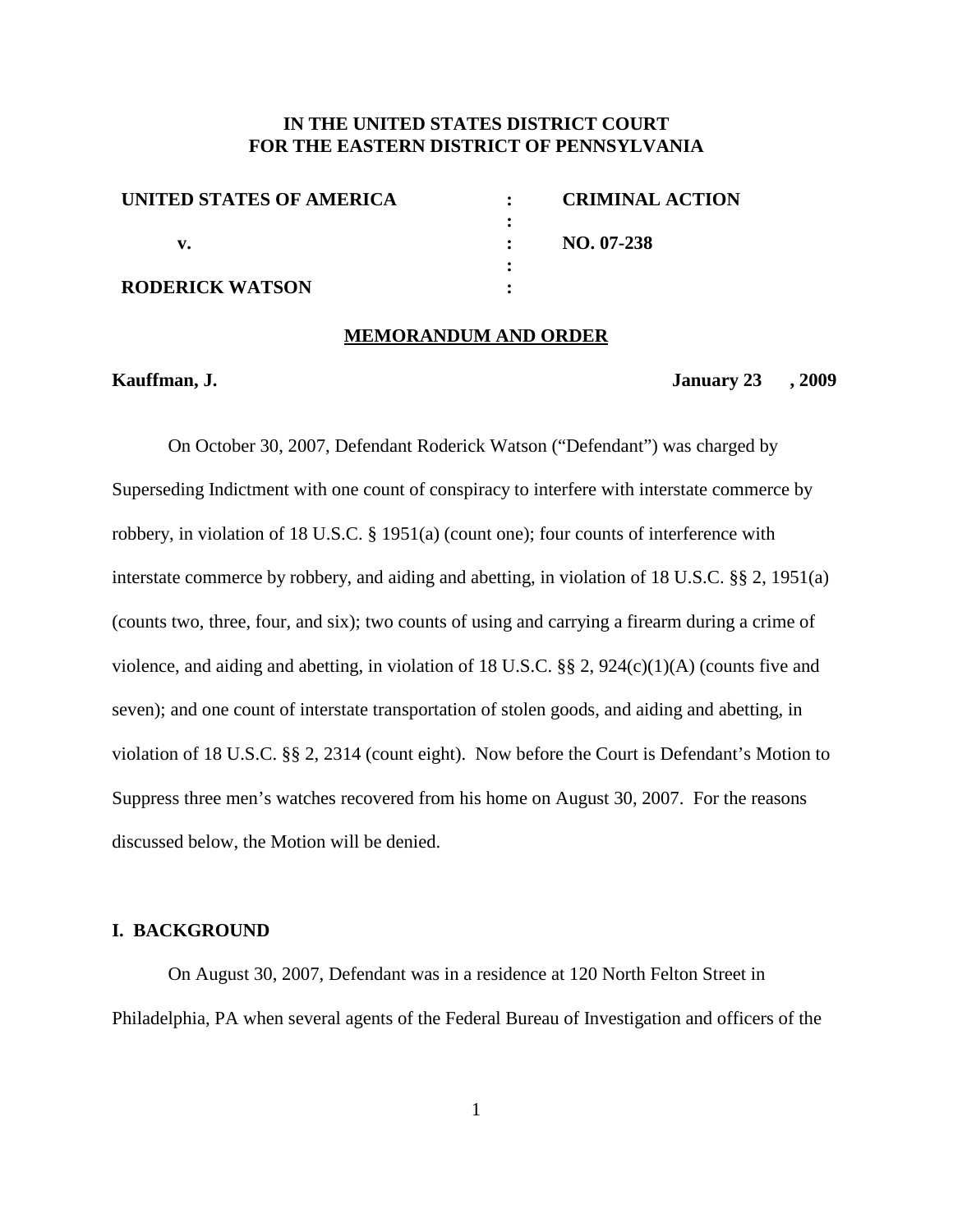Philadelphia Police Department arrived at his location.<sup>1</sup> After the agents and officers knocked and announced their presence, Defendant exited the residence and was handcuffed and arrested pursuant to a federal arrest warrant. <sup>2</sup> At Defendant's request, he was brought back into the residence, where he was searched. The agents and officers removed all jewelry from his person and gave the jewelry to Tiffany McGeth ("McGeth"), a resident of the home. Defendant was transported to the FBI Office in Philadelphia for processing.

After the arrest, several FBI agents remained at Defendant's residence and interviewed McGeth. The agents received verbal authority from her to search the residence for keys to Defendant's vehicle. McGeth informed Agent Stephen Heaney ("Heaney") that she rented the residence and that Defendant stayed there occasionally. While Heaney was presenting a "consent to search" form to McGeth for her signature, Agent Kevin McShane ("McShane") asked McGeth for permission to use the restroom.<sup>3</sup> After receiving permission to do so, McShane entered the bathroom, lifted the toilet seat, and observed a tampon box containing three men's watches floating in the toilet, all of which had their store sales tags attached. McShane then told Heaney of his discovery. When Heaney arrived upstairs, he examined the three watches. Because Heaney was familiar with Defendant's prior federal guilty plea for jewelry store robberies, he recognized the incriminating nature of the watches.

The facts presented are based on the testimony of witnesses at the suppression hearing and the Court's credibility determinations.

<sup>&</sup>lt;sup>2</sup> Defendant does not challenge the validity of the arrest warrant.

McGeth later signed the "consent to search" form, and the agents searched the residence. During their search, the agents discovered additional evidence that is not the subject of the instant Motion.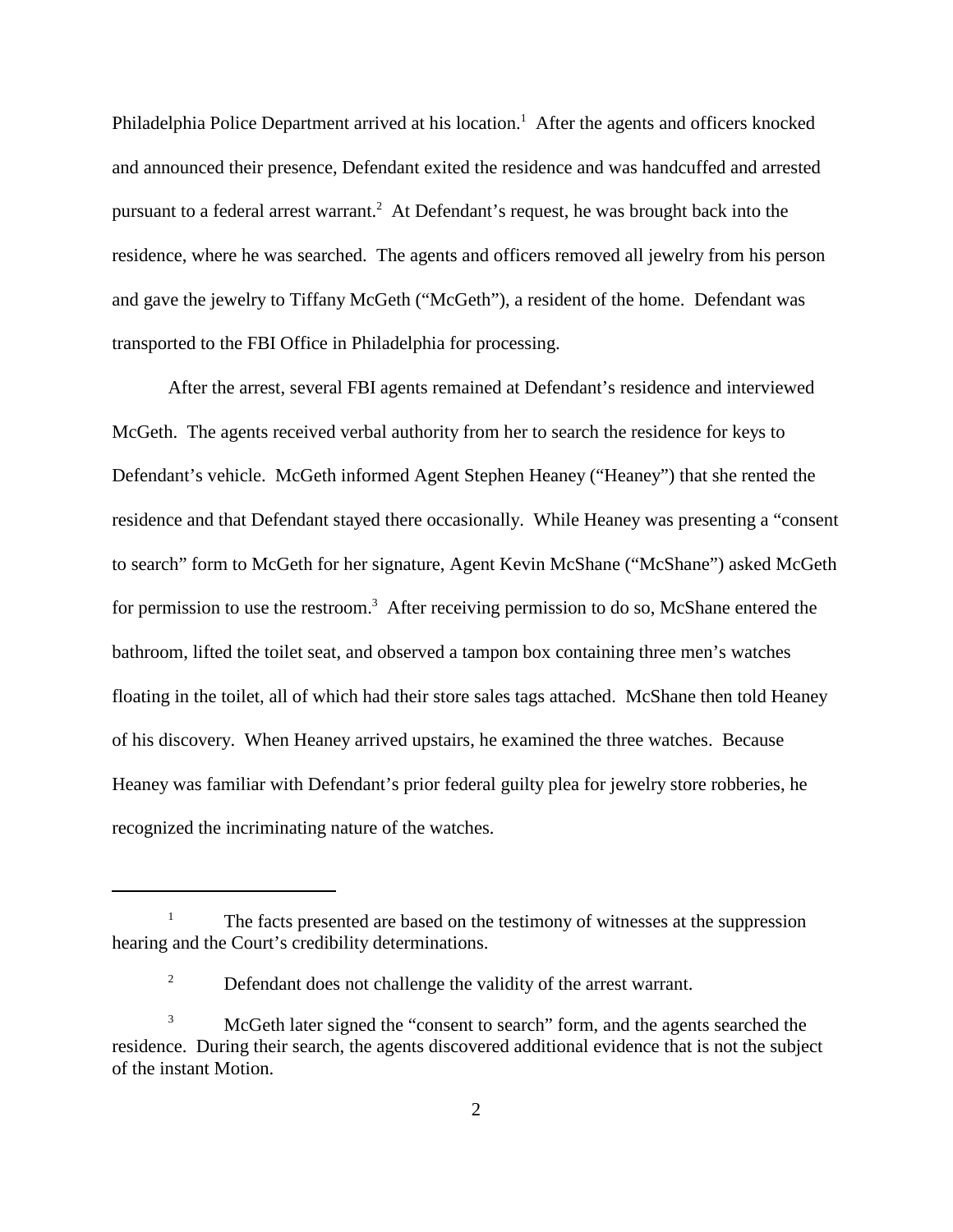#### **II. DISCUSSION**

Defendant contends that the three watches were seized in violation of his Fourth Amendment rights. The Government responds that the watches were discovered in "plain view" and that their seizure was proper. As the Supreme Court has explained, "The plain-view doctrine authorizes seizure of illegal or evidentiary items visible to a police officer whose access to the object has some prior Fourth Amendment justification and who has probable cause to suspect that the item is connected with criminal activity." Illinois v. Andreas, 463 U.S. 765, 771 (1983). "The rationale of the plain-view doctrine is that if contraband is left in open view and is observed by a police officer from a lawful vantage point, there has been no invasion of a legitimate expectation of privacy and thus no 'search' within the meaning of the Fourth Amendment—or at least no search independent of the initial intrusion that gave the officers their vantage point." Minnesota v. Dickerson, 508 U.S. 366, 375 (1993). In order to establish that an item was seized pursuant to the "plain view" doctrine, the Government must show by a preponderance of the evidence that: (1) the officers were lawfully in the position from which the evidence could be seen; (2) the incriminating character of the evidence was immediately apparent; and (3) the officers had a lawful right of access to the evidence. See, e.g., United States v. Menon, 24 F.3d 550, 559 (3d Cir. 1994) (citing Horton v. California, 496 U.S. 128, 136 (1990)).

## **A. Lawful Presence**

As the Third Circuit has explained, "a search warrant, supported by probable cause, is normally necessary before law enforcement may lawfully search a person's property. Searches of a home without a warrant are presumptively unreasonable under the Fourth Amendment." United States v. Burton, 288 F.3d 91, 102 (3d Cir. 2002) (citing Payton v. New York, 445 U.S.

3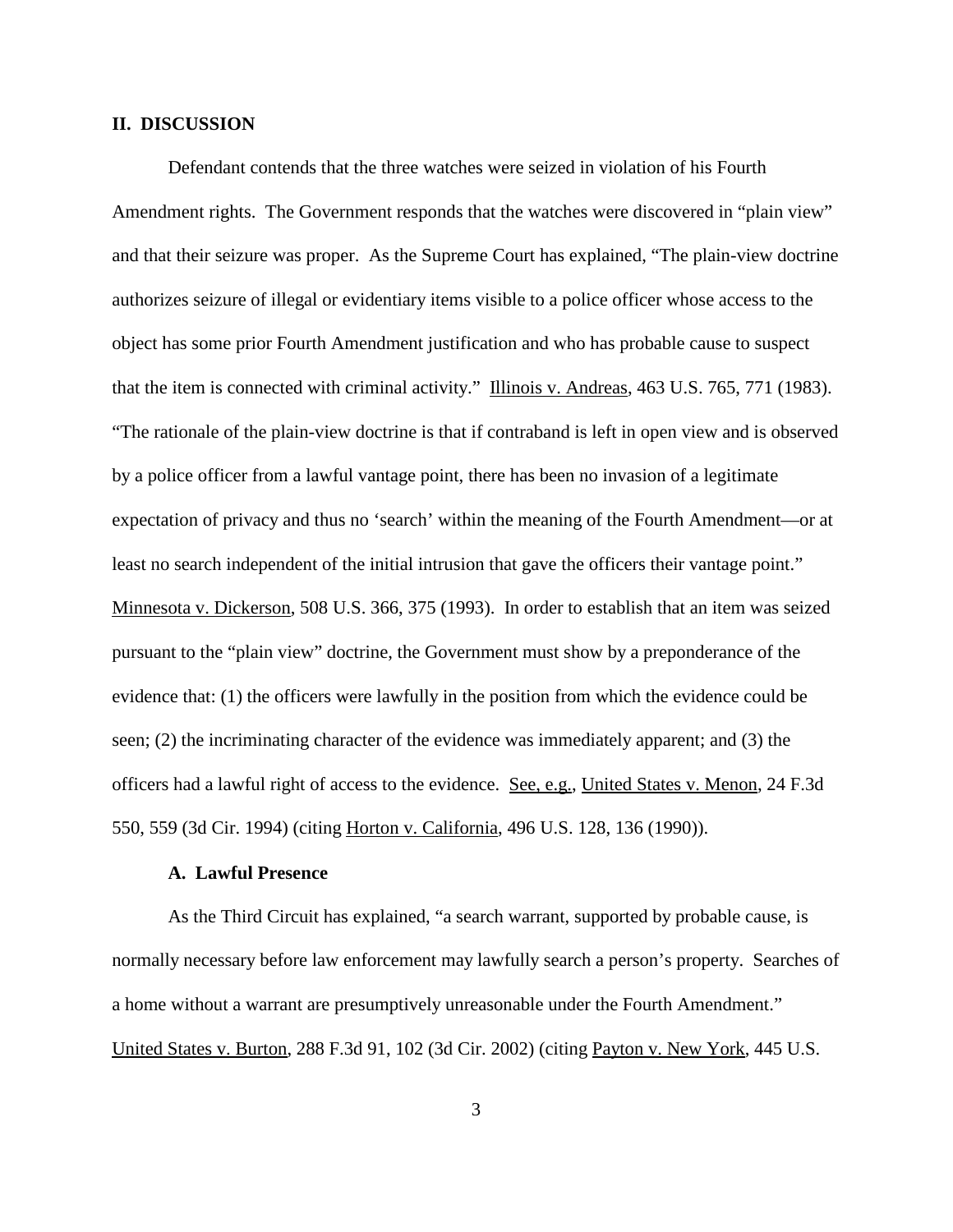573, 586 (1980)). Defendant argues that once the agents executed the arrest warrant, they no longer had any legal authority to remain inside the house. While he admits the initial entry into the residence was permissible because it was based on his consent, he contends that once the arrest was complete, the additional intrusion of the search violated the Fourth Amendment. 4 Therefore, he asserts, any evidence obtained after his arrest should be suppressed as fruit of the poisonous tree. He also argues that McGeth was not authorized to give consent to the search.<sup>5</sup>

The Government contends that the post-arrest search was proper based on the consent of McGeth. Despite the general warrant requirement for searches of a private residence, "[i]t is equally well settled that one of the specifically established exceptions to the requirements of both a warrant and probable cause is a search that is conducted pursuant to consent." Schneckloth v. Bustamonte, 412 U.S. 218, 219 (1973). Consent may be obtained either from the person whose property is searched or "from a third party who possesses common authority over the premises."

<sup>&</sup>lt;sup>4</sup> Defendant cites no authority for the proposition that once the arrest was complete, the agents were required to leave the premises immediately and were forbidden from remaining on the premises. Indeed, courts have recognized that arresting officers may remain on the premises briefly when seeking permission to search. See United States v. Diaz, 577 F.2d 821, 824 (2d Cir. 1978) (explaining that after officers legally entered an apartment to arrest an individual, the officers were not required to leave the premises immediately after the arrest but could monitor the premises until a search warrant or consent could be obtained). In the instant case, Heaney testified that the interview with McGeth began immediately after Defendant was removed from the premises and that he sought and obtained consent to search during the course of that interview.

<sup>&</sup>lt;sup>5</sup> Defendant does not argue that the request to use the restroom itself was a "search" or that the request violated the Fourth Amendment. Rather, his argument is that but for the officers' failure to exit the premises and to obtain proper consent for their search of the residence, McShane would have had no occasion to ask for permission to use the restroom and subsequently discover the stolen watches. Defendant's theory is that the officers' unlawful presence in the home renders inapplicable the "plain view" rule that otherwise would have permitted McShane to seize the watches from the toilet. See Horton, 496 U.S. at 136.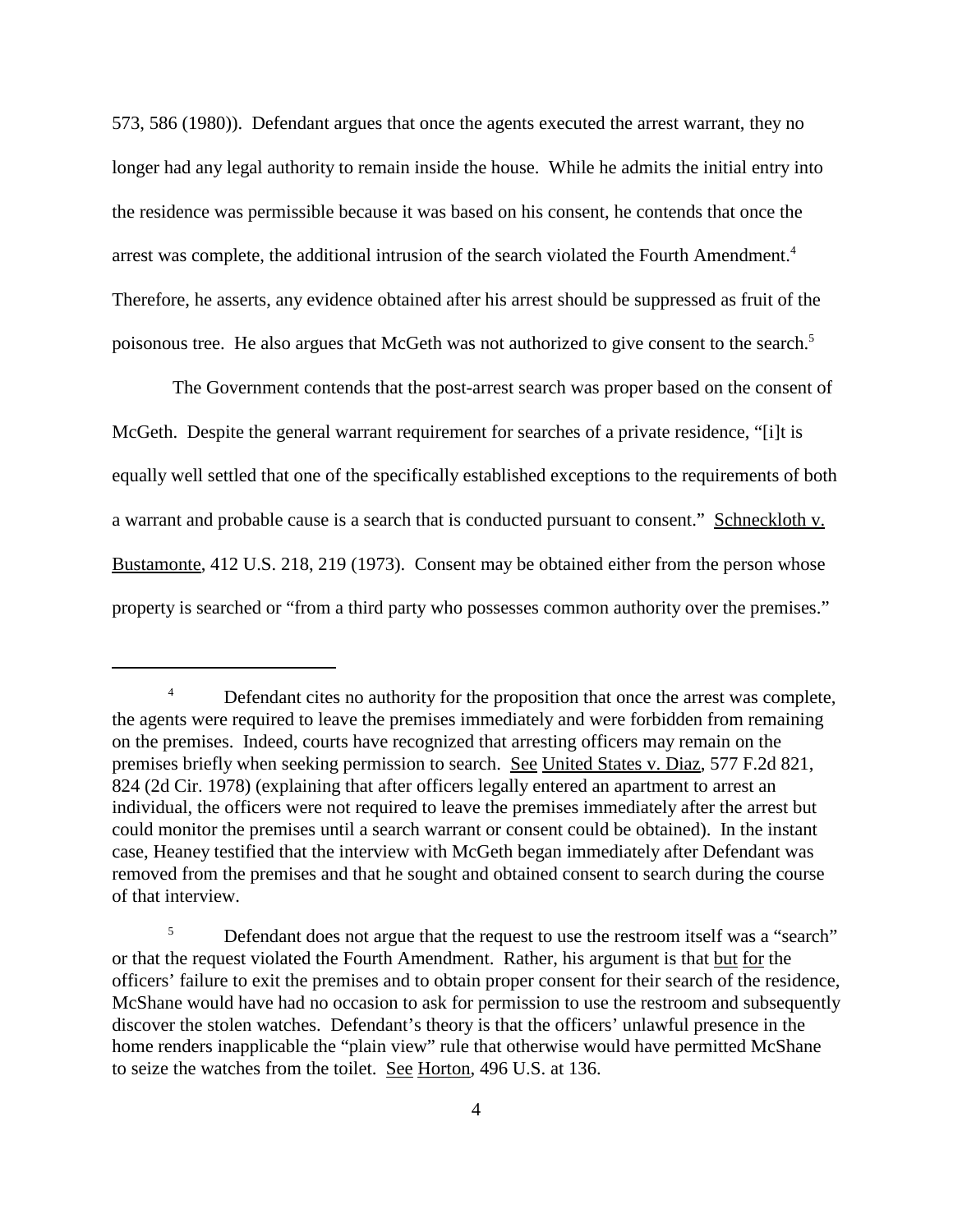Illinois v. Rodriguez, 497 U.S. 177, 181 (1990) (citing United States v. Matlock, 415 U.S. 164, 171 (1974)). The consent exception "extends even to entries and searches with the permission of a co-occupant whom the police reasonably, but erroneously, believe to possess shared authority as an occupant." Georgia v. Randolph, 547 U.S. 103, 109 (2006) (citing Rodriguez, 497 U.S. at 186). The Supreme Court has explained that the third party's "common authority" to consent does not depend on traditional property rights:

The authority which justifies the third-party consent does not rest upon the law of property, with its attendant historical and legal refinements, but rests rather on mutual use of the property by persons generally having joint access or control for most purposes, so that it is reasonable to recognize that any of the co-inhabitants has the right to permit the inspection in his own right and that the others have assumed the risk that one of their number might permit the common area to be searched.

Id. at 110 (citations omitted in original) (quoting Matlock, 415 U.S. at 171 n.7). Rather, "great significance is given to widely shared social expectations, which are naturally enough influenced by the law of property, but not controlled by its rules." Id. at 111.

In the instant case, McGeth specifically informed Heaney that she was the renter of the property and that Defendant resided there only temporarily. She also gave consent without hesitation and without placing limits on the scope of the search. Thus, Heaney's belief that she had authority was reasonable based on her statements and behavior. See Rodriguez, 497 U.S. at 188 ("As with other factual determinations bearing upon search and seizure, determination of consent to enter 'must be judged against an objective standard: would the facts available to the officer at the moment . . . warrant a man of reasonable caution in the belief' that the consenting party had authority over the premises?") (quoting Terry v. Ohio, 392 U.S. 1, 21-22 (1968))). Accordingly, even if the Court were to credit Defendant's unsupported argument that McGeth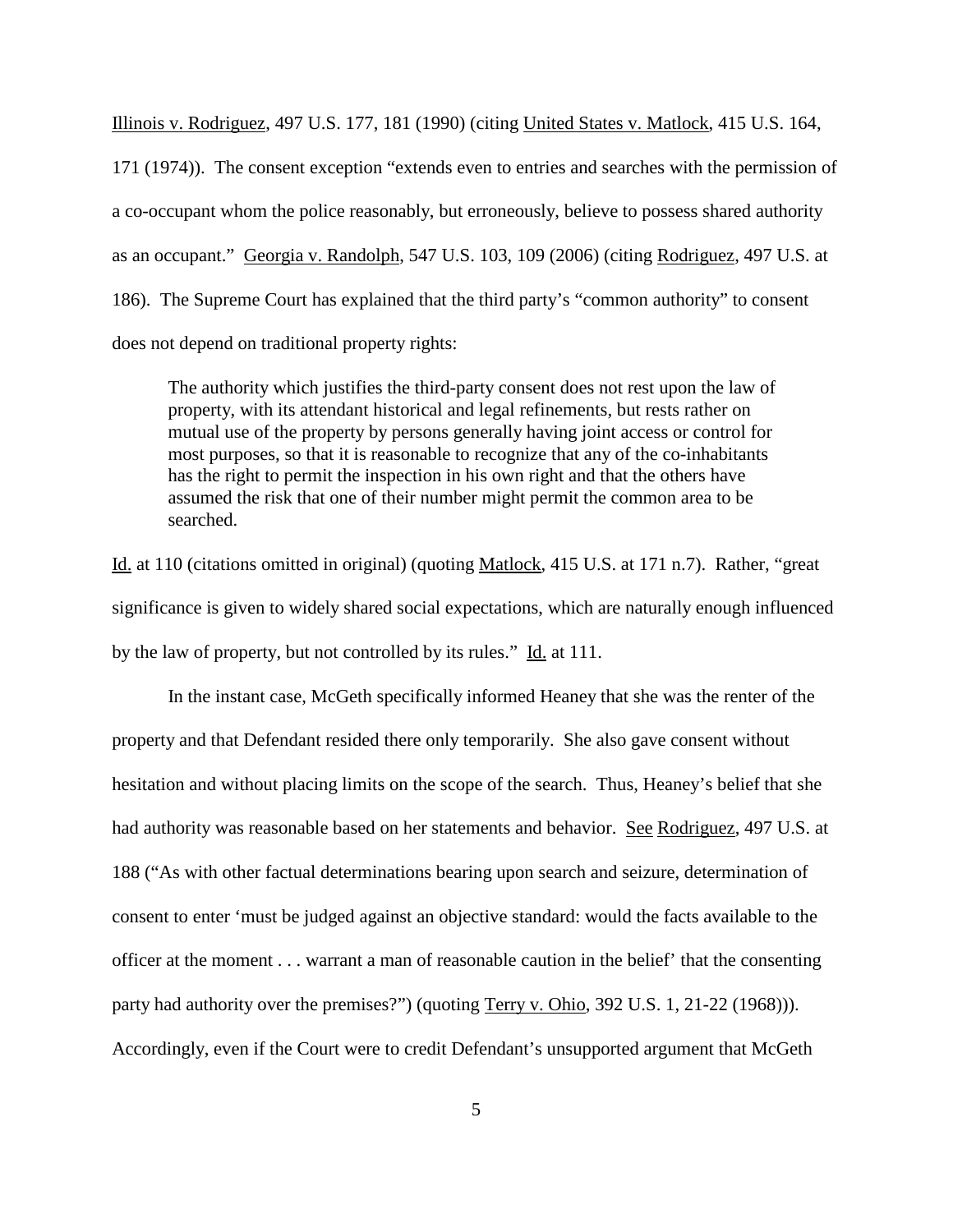lacked actual authority to give consent, Heaney reasonably believed that she possessed such authority, and Defendant's argument that the agents improperly remained on the premises fails as a matter of law.

## **B. Incriminating Nature of the Stolen Watches**

The Government contends that the watches—which had store tags still attached—were clearly incriminating, given that the officers were aware of the pending Indictment against Defendant for jewelry store robberies. Further, Heaney testified that at the time of Defendant's arrest, he was aware that Defendant had sustained a prior federal conviction for jewelry store robberies. Because these watches were the same type of merchandise Defendant had a history of stealing, and because watches are not normally stored floating in a toilet, Heaney and McShane knew collectively that the evidence was incriminating, thus satisfying the second prong of the "plan view" test. See Menon, 24 F.3d at 562 ("[W]e agree with the courts of appeals that have decided that the immediate apparency of criminality should be measured, at a minimum, by the collective knowledge of the officers on the scene."); see also United States v. Barnard, 2008 U.S. Dist. LEXIS 8665, at \*14-15 (D. Del. Feb. 6, 2008) (finding that the criminality of evidence, including envelopes addressed to a suspect's alias, was "immediately apparent" when officers searching for drugs presented the evidence to an officer who, based on his knowledge of the suspect, "realized its incriminating nature"); United States v. Yancy, 1995 U.S. Dist. LEXIS 9825, at \*12-13 (E.D. Pa. July 14, 1995) ("The incriminating nature of the \$1400 was immediately apparent to Henry on the basis of the First Valley Bank envelope which contained it. Henry testified at the suppression hearing that on the basis of his previous investigation of Yancy, he was aware that First Valley Bank was one which Yancy was suspected of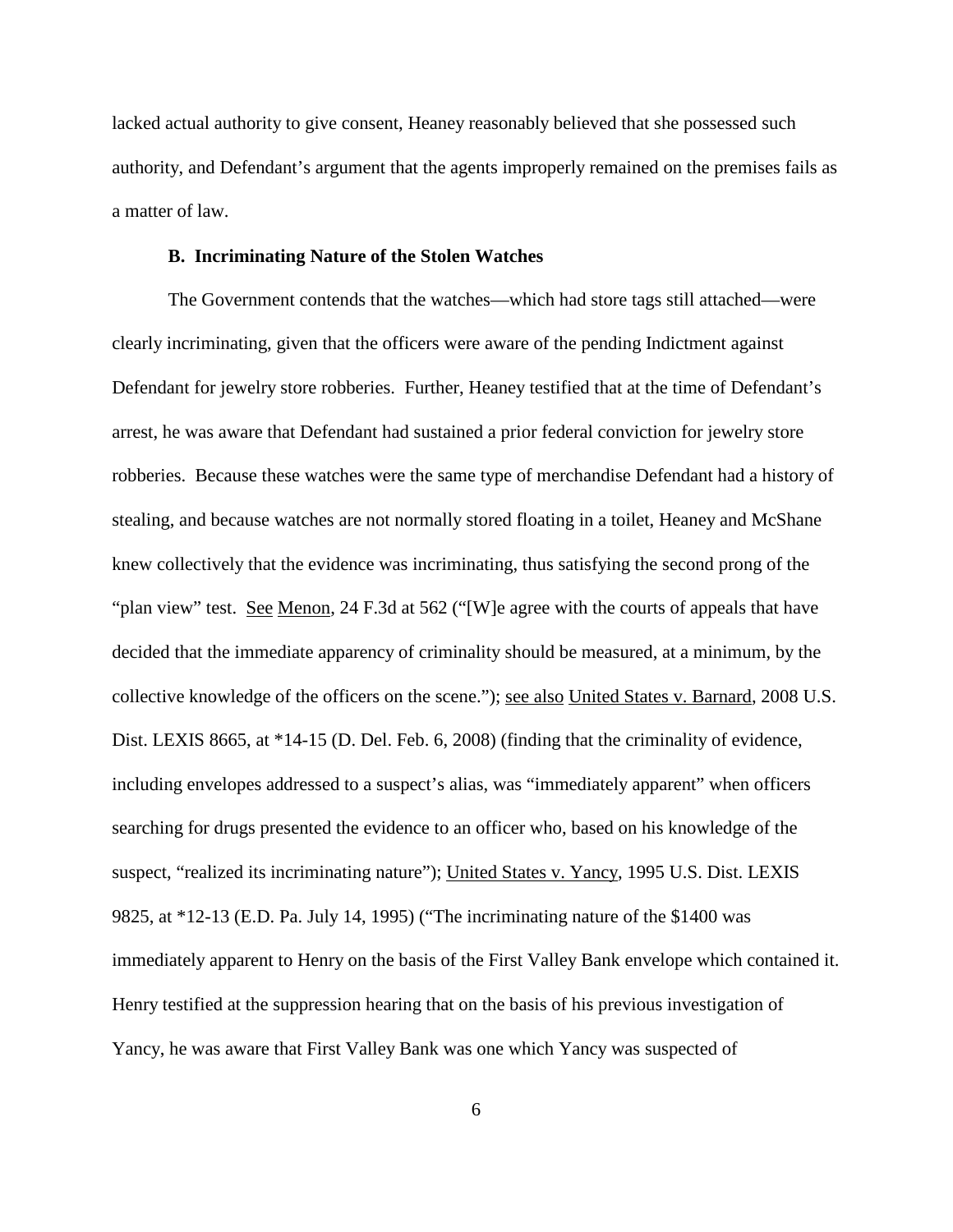defrauding.").

#### **C. Lawful Right of Access**

The Government contends that McShane had permission to use the restroom and viewed the watches after lifting the toilet seat, and thus he had a lawful right of access to the evidence floating in the toilet bowl. See, e.g., United States v. Morgan, 2000 U.S. Dist. LEXIS 15905, at \*24-25 (E.D. Pa. Oct. 20, 2000) (concluding that the officers had a lawful right of access to the evidence because "the confiscated material was lying out in the open when they entered the apartment, and they neither moved nor handled any objects in the apartment in order to locate it"), aff'd, 33 F. App'x 603 (3d Cir. 2002). The Court agrees. Both Heaney and McShane testified that McGeth gave permission for McShane to use the restroom. Pursuant to McGeth's permission, McShane lifted the toilet seat and discovered incriminating evidence floating in the bowl. As the Supreme Court has explained, "This is a classic instance of incriminating evidence found in plain view when a police officer, for unrelated but entirely legitimate reasons, obtains lawful access to an individual's area of privacy. The Fourth Amendment does not prohibit seizure of evidence of criminal conduct found in these circumstances." Washington v. Chrisman, 455 U.S. 1, 9 (1982)

## **III. CONCLUSION**

The Government has met its burden to show all three elements required for a "plain view" seizure. Accordingly, the Court finds no Fourth Amendment violation, and Defendant's

7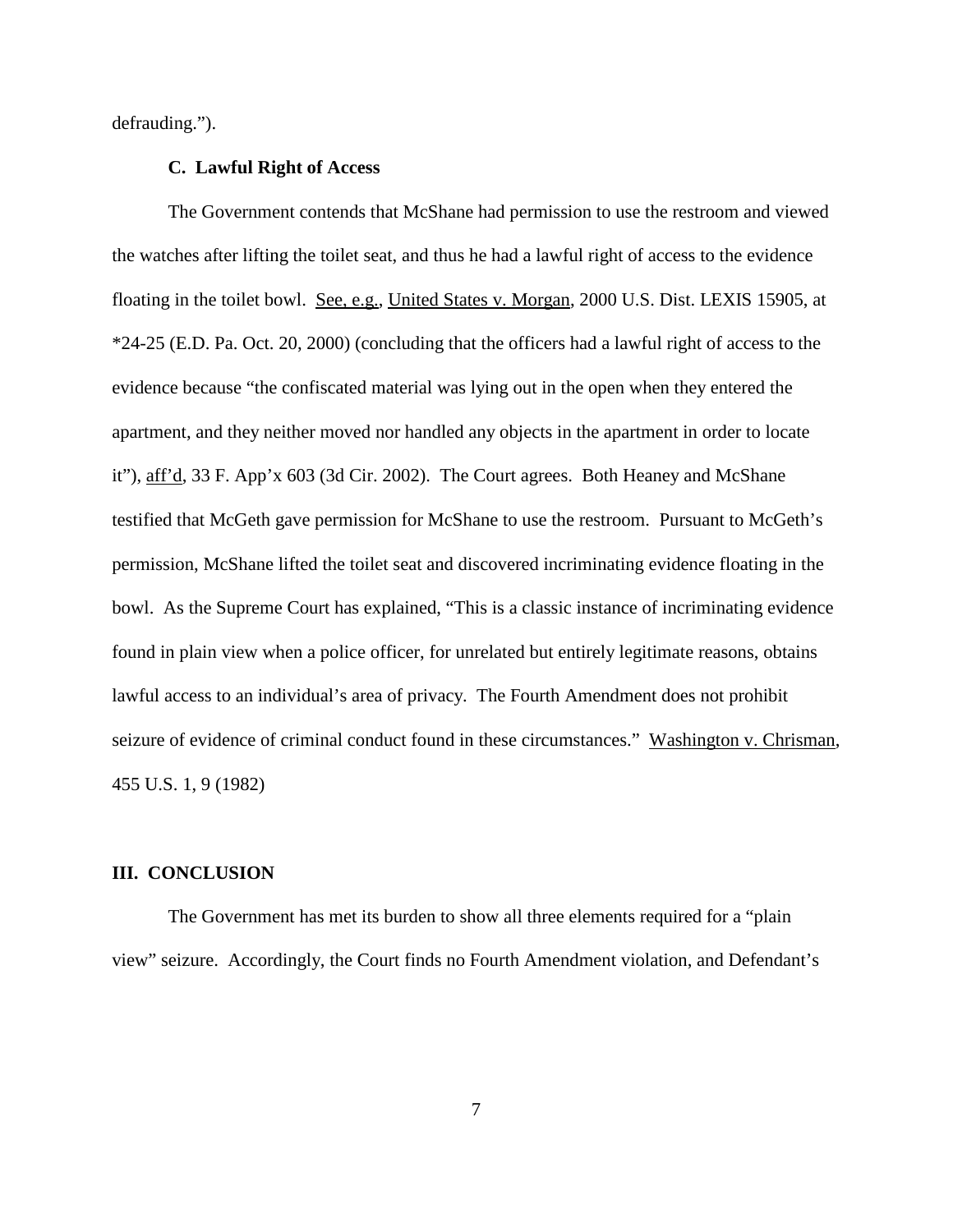Motion to Suppress the watches will be denied.<sup>6</sup> An appropriate Order follows.

<sup>&</sup>lt;sup>6</sup> After the December 17, 2008 suppression hearing, Defendant filed a second Motion to Suppress in which he argues that the contents of a black duffel bag were seized in violation of the Fourth Amendment. The Motion to Suppress the duffel bag and its contents, as well as Defendant's pending Motion to Sever, will be addressed in a subsequent Memorandum and Order.